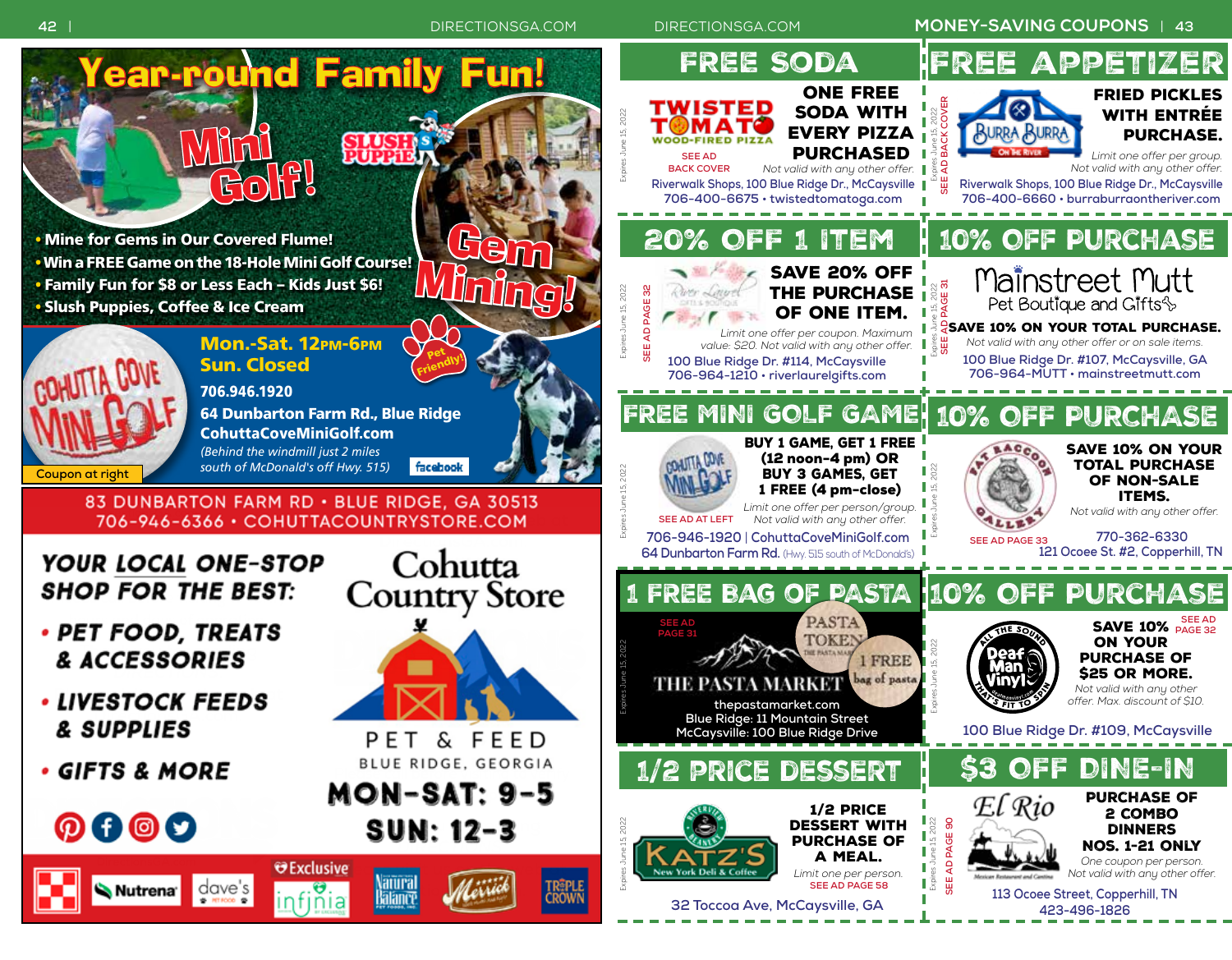## **44** | **MONEY-SAVING COUPONS** [DIRECTIONSGA.COM](http://www.directionsga.com/) [DIRECTIONSGA.COM](http://www.directionsga.com/) **MONEY-SAVING COUPONS** | **45** Free Ice Cream 5% OFF CHECK **Please call before visiting to verify hours and days of operation.** 1 Free Ice Cream Southern Charm **706-632-3998 • 706-9146-252-47 • 706-9146-252-47 • 706-9146-252-47 • 706-9147 • 706-9147 • 706-9147 • 706-9147 • 706-9147 • 706-9147 • 706-9147 • 706-9147 • 706-9147 • 706-924-4552 • 706-924-4552 • 706-924-4552 • 706-924-**[DIRECTIONS](http://www.directionsga.com/) per Paid Round **SEE AD PAGE 52** Expires June 15, 2022 Expires June 15, 2022 Restaurant **Thank you for reading** ∎ 8ੇ of Mini golf. *DIRECTIONS***.**  Enjoy 5% Off Your Entire Bill. Vacation Guide to Blue Ridge, McCaysville & the Copper Basin *Limit one per person.*  **DirectionsGA.com** *Find us above Chester's –*  **[Please visit us on the web at](http://www.directionsga.com/)**  *Limit one offer per party or group. across from the train depot. Not valid with any other offer or discount.* **[DirectionsGA.com.](http://www.directionsga.com/) 706-632-9090 • 224 W. Main Street 706-633-0466 • 733 E. Main St.** (2nd floor) 10% off Dine-In 10% OFF TRAIL RIDE **Please call before visiting to verify hours and days of operation.** 10% off Save 10% on [DIRECTIONS](http://www.directionsga.com/) Breakfast or horseback riding **Thank you for reading** Expires June 15, 2022 Expires June 15, 2022 lunch. for each Rider. l g *DIRECTIONS***.**  *Dine-in only. Not valid*  Vacation Guide to Blue Ridge, McCaysville & the Copper Basin ТĔ *Not valid with any other offer. with any other offer.* **[Please visit us on the web at](http://www.directionsga.com/)  DirectionsGA.com**  $\mathbb{R}^3$ **SEE AD PAGE 10 SEE AD PAGE 56 TRAIL RIDES [DirectionsGA.com.](http://www.directionsga.com/) 706-946-2337 . 5850 Appalachian Hwy., Blue Ridge 706-374-0362 • AppalachianTrailRides.com** 10% off check 15% OFF ACTIVITI **Please call before visiting to verify SEE AD hours and days of operation. PAGE 9** Enjoy 10% off [DIRECTIONS](http://www.directionsga.com/) Expires June 15, 2022 your entire bill. Expires June 15, 2022 ¶ ≳ **Thank you for reading** aae *Limit one per party or group.* ∎ம *DIRECTIONS***.**  Vacation Guide to Blue Ridge, McCaysville & the Copper Basin *Not valid with any other offer.* ٠ **DirectionsGA.com SEE PAGE 56**Save 15% off all activities. **[Please visit us on the web at](http://www.directionsga.com/)  706-964-4554** *Limit one offer per group. Not valid with any other offer.* **[DirectionsGA.com.](http://www.directionsga.com/) 47 Toccoa Ave, McCaysville, GA 24 Adelaide Dr. • 706-534-1317 • lillypadvillage.com** 10% OFF CHECK 10% OFF ONE ITEM **Please call before visiting to verify hours and days of operation. SEE AD**  Save 10% on **PAGE 60**  $\mathbf{Q}$   $\mathbf{Q}$   $\mathbf{w}$ <sup>rs</sup> [DIRECTIONS](http://www.directionsga.com/) the Purchase Expires June 15, 2022 Expires June 15, 2022 **Thank you for reading** of One Item. *DIRECTIONS***.**  *Limit one offer per person.*  Vacation Guide to Blue Ridge, McCaysville & the Copper Basin 10% Off Entire Bill. *Not valid with any other offer*  **[Please visit us on the web at](http://www.directionsga.com/)  DirectionsGA.com SEE PAGE 72** *or on previous purchases. Limit one per check. Not valid with any other offer.*  $\mathbb{R}^8$ **[DirectionsGA.com.](http://www.directionsga.com/) 706-946-6378 • 709 East Main Street**

\$6 OFF TRAIL RIDE

Save \$6 on a Trail Ride for Two or More Riders. *Limit of \$6 off per group/reservation. Not valid with any other offer.* **706-455-RIDE • BlancheManor.com**

**SEE AD PAGE 31** Expires June 15, 2022

10% OFF Pizza

MOUNTAIN

Expires June 15, 2022

 $\frac{1}{5}$  $\mathbb{R}$  $\mathbb{R}$ ПŘ Mystic

PIZZA

10% Off any pizza. *Limit three pizzas per check. Not valid with any other offer.*

**SEE AD PAGE 61**

**706-946-0378 • 4118 East First Street**



**Please call before visiting to verify hours and days of operation.**

**Thank you for reading** *DIRECTIONS***. [Please visit us on the web at](http://www.directionsga.com/)  [DirectionsGA.com.](http://www.directionsga.com/)**